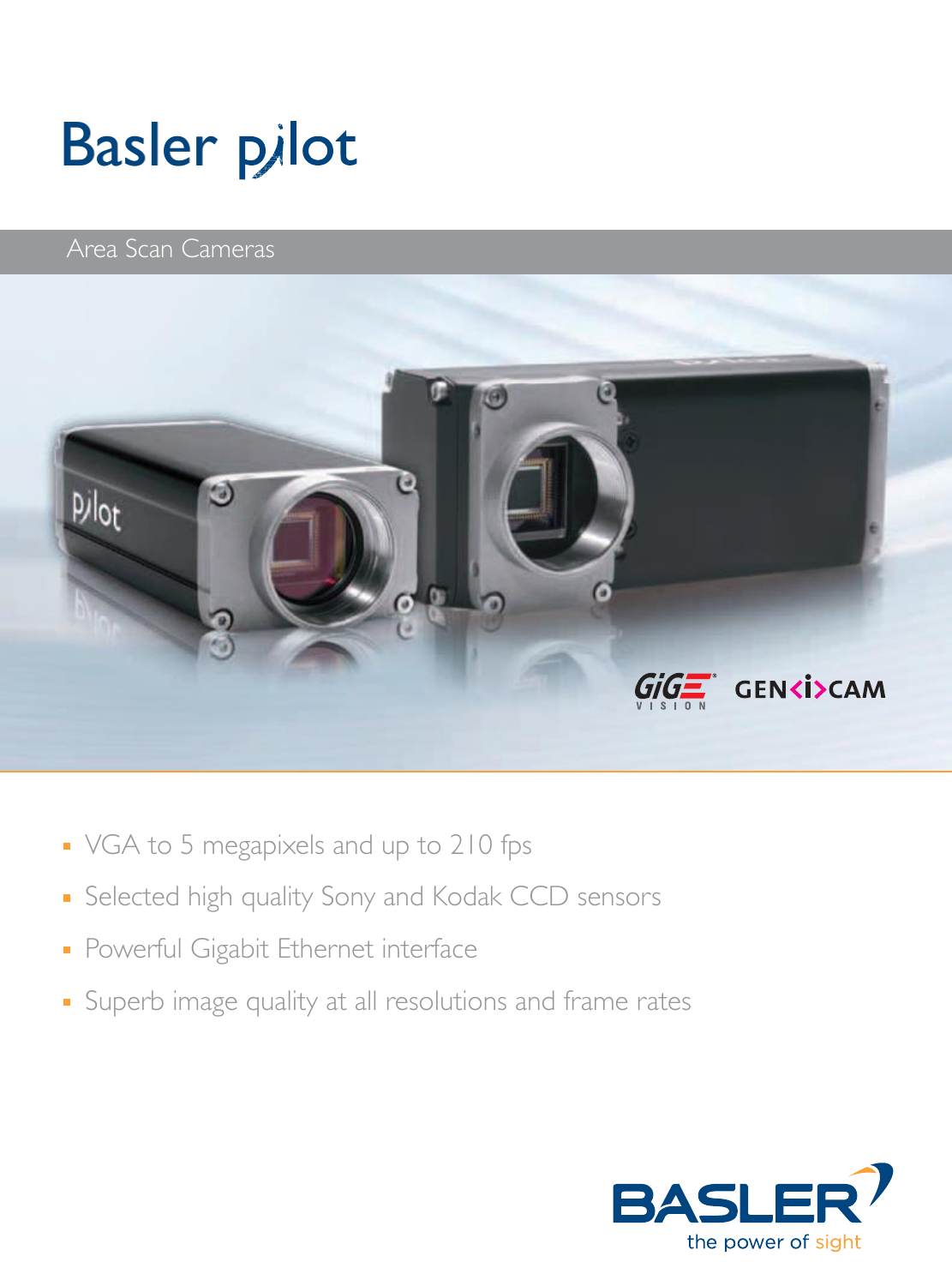### Excellent Image Quality and Attractively Priced

The Basler pilot camera family is based on four selected Kodak CCD sensors and one Sony CCD sensor for exceptional image quality. Equipped with a GigE Vision compliant interface, these cameras take maximum advantage of Kodak and Sony sensor technology and can often substitute for more cost-intensive Camera Link cameras and frame grabbers. Because Basler pilot cameras use the same sensors currently used in existing Camera Link cameras, no optics changes are required.

For more flexibility, this series offers additional software features that can be integrated into the image processing software on a remote computer.

Basler pilot cameras are a perfect fit for a variety of vision applications including semiconductor and component inspection, food inspection, manufacturing quality control, intelligent traffic systems, microscopy and medical imaging, biometrics, and many others.



### **Your benefits include:**

- Resolutions from VGA to 5 megapixels
- **100 meter cable length provided by** Gigabit Ethernet to give you the highest flexibility
- **Cost-effective Gigabit Ethernet interface** does not need a frame grabber
- **Up to 12 bit depths and no bandwidth** limitation on 8 bit data flow inside the camera
- **Field-proven Basler pylon driver package** with both filter and performance drivers
- Compliant with the newest vision industry standards including GenICam, GigE Vision, and EMVA 1288
- **100% quality checked and calibrated to** give you consistent performance and reliability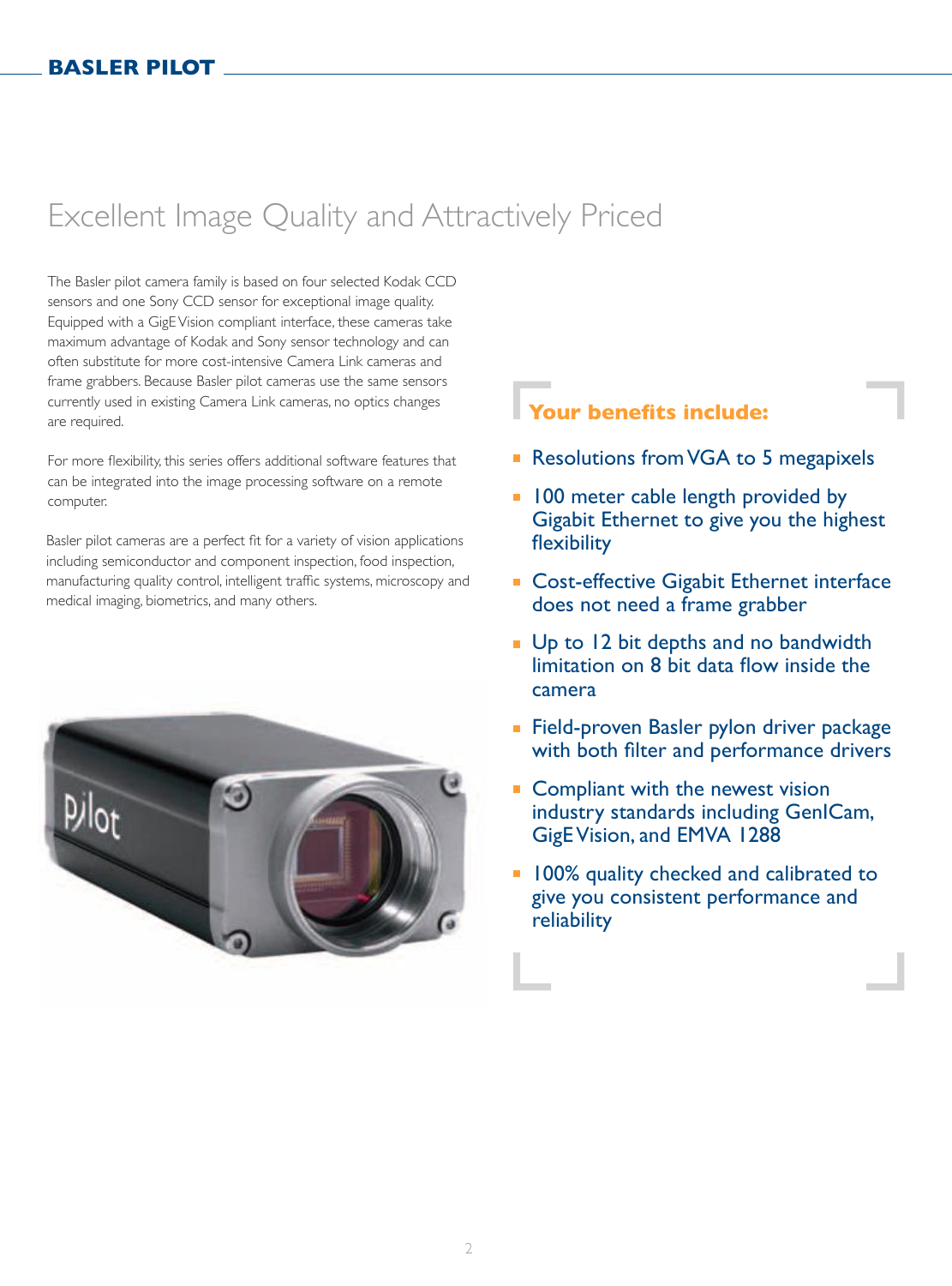#### **Outstanding Image Quality**

The Basler pilot family is equipped with four different Kodak CCD sensors and one Sony CCD sensor with each camera available in mono or color. These sensors were selected to provide outstanding image quality in combination with the Basler pilot's read-out and processing electronics. For precise imaging results, all Basler pilot cameras run in progressive scan mode.

#### **Excellent Tap Balance**

Basler has leveraged its years of experience in balancing the output from imaging sensors with two taps, so customers can expect a perfectly balanced, homogenous image. This technological advantage has already impressed many customers who use these Basler pilot cameras. All Basler pilot cameras have shown exceptionally good results compared to competitive cameras based on the same sensors. The following drawing shows the effect. (Left unbalanced camera, right factory balanced pilot camera)





Unbalanced sensor with visible line

Basler pilot after calibration

#### **Precise Sensor Alignment**

In addition to Basler's standard CTT+ automated quality assurance and calibration system, the pilot camera family is tested and measured with another production tool. This unique tool is an ultrahigh precision sensor alignment device. The device automatically mounts the sensor board on the camera's front module in six degrees of freedom with reference to the optical axis. This ensures a constant depth of focus over the whole sensor and guarantees the best imaging results, even with sensors that have pixels smaller than 5 μm, like the piA2400gm/gc has.

**Software Makes Image Processing Easy** The Basler pilot family comes with a fully tested package of software, the pylon driver package, that lets you easily evaluate and integrate pilot cameras. The package can be downloaded from Basler 's website. It includes a Viewer tool and the software development kit (SDK).





#### **Basler pylon Driver Package**

Basler provides its own fully tested Gigabit Ethernet drivers for the Basler pilot camera family compatible with the GigE Vision standard. To give you maximum flexibility, Basler provides two different drivers. The Filter Driver can be easily used with common Gigabit Ethernet network cards or with Gigabit Ethernet ports that are part of the computer's motherboard. By using the performance driver, even demanding applications with multiple cameras, high data rates, or very strict real-time requirements can be supported. When the performance driver is used in combination with a dedicated Intel network interface card, the load on the host computer's CPU is significantly reduced.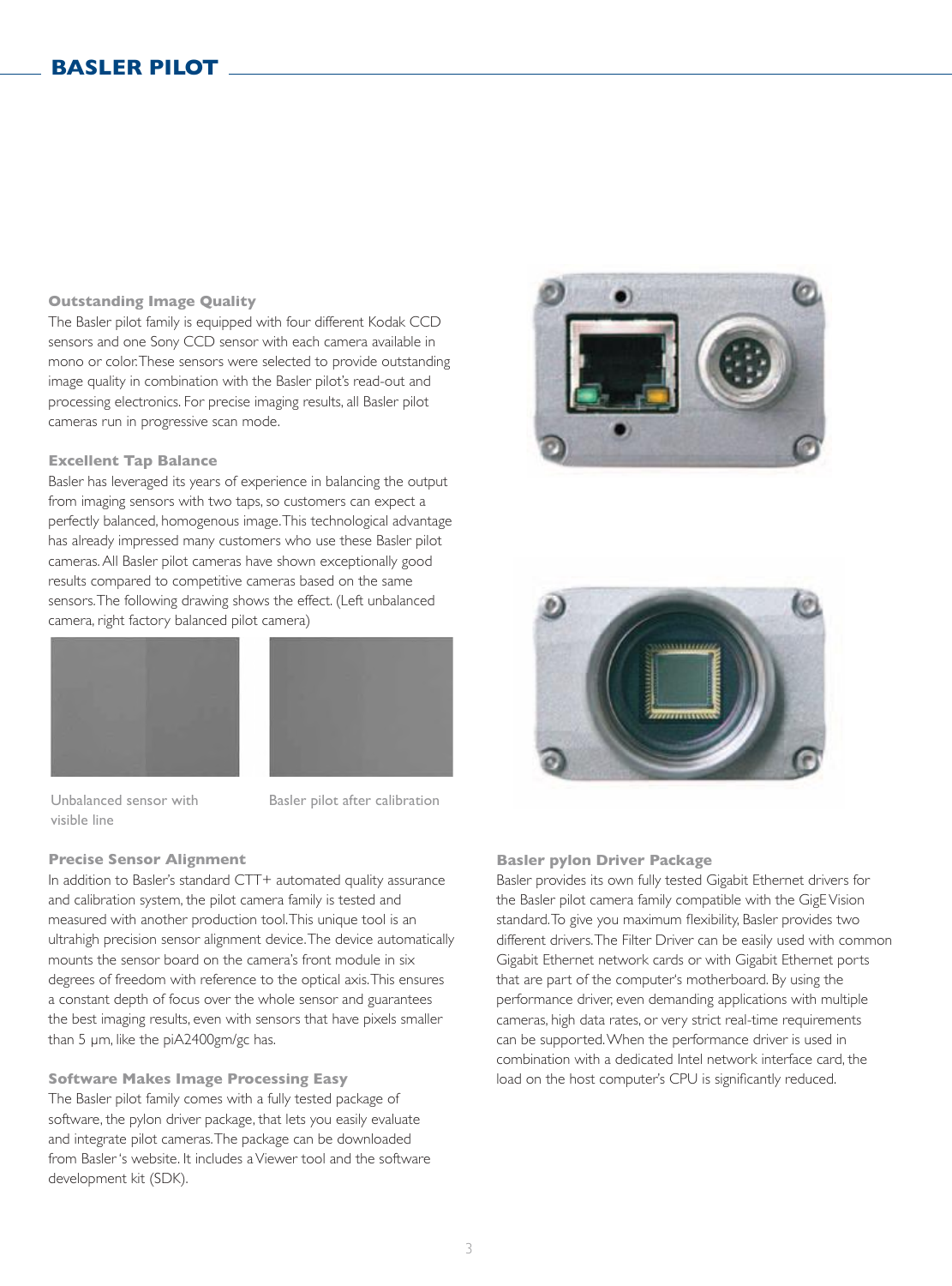



| Software Environment |                                                              |
|----------------------|--------------------------------------------------------------|
| Driver               | Basler pylon driver package for Windows and Linux; 32/64 bit |
| Operating Systems    | Windows, Linux - 32 bit and 64 bit                           |
| Conformity           | GigEVision, GenICam                                          |

Specifications are subject to change without prior notice.

## Dimensions (in mm)

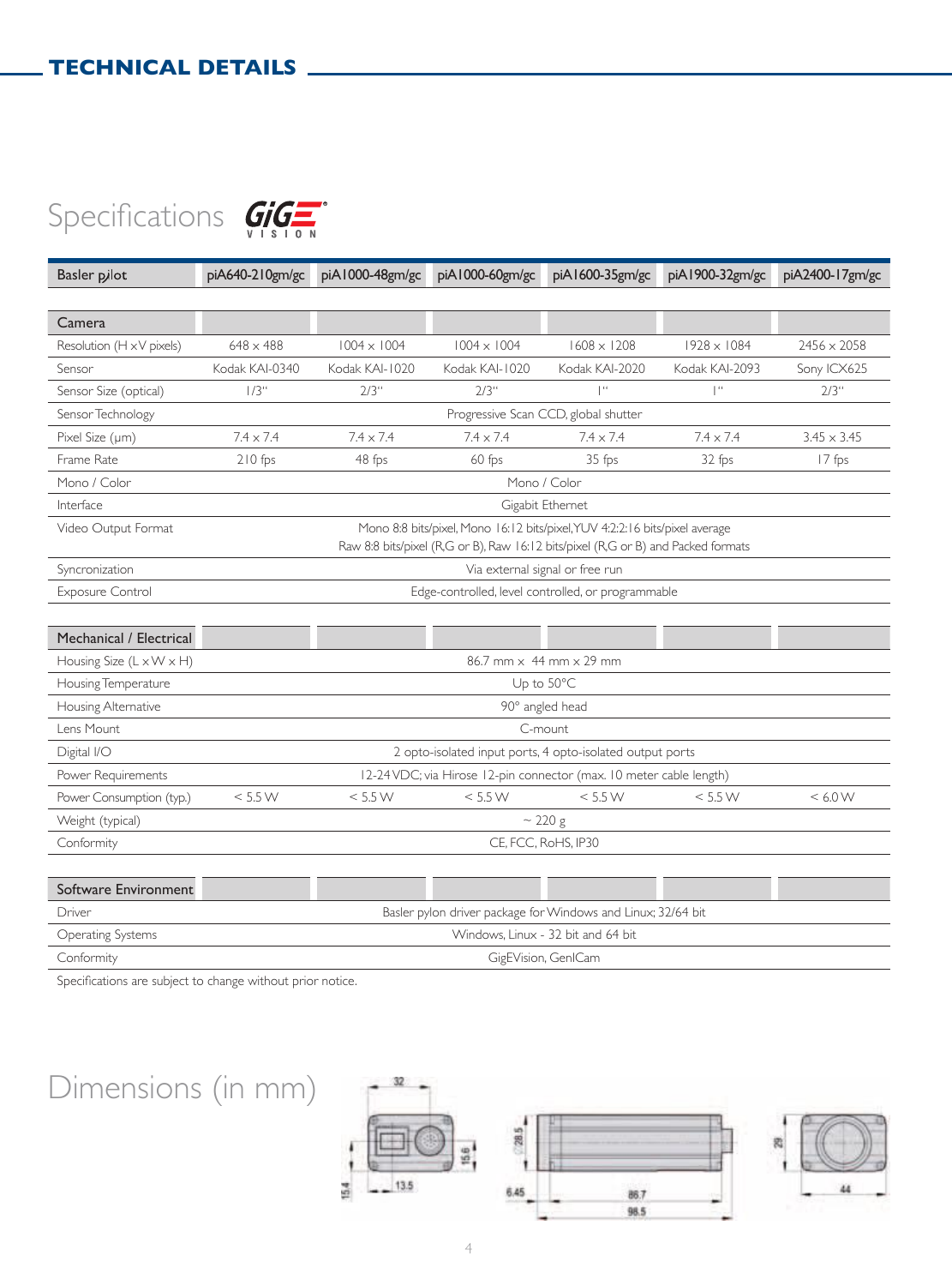### Basler pylon Driver Package

The pylon driver package operates with all Basler line scan and area scan cameras. It offers stable, reliable and flexible data exchange between Basler cameras and PCs, at a very low CPU load.



The internal architecture of the pylon driver package is based on GenICam Technology, which offers you easy access to the newest camera models and the latest features. Changes to an existing camera device in your application essentially become a plug-and-play process.

The pylon GigE Vision Performance Driver quickly separates incoming packets carrying image data from other traffic on the network and makes the data available for use by your vision application while requiring the lowest CPU resources. This driver can only be used with network cards that include specific Intel chipsets. The pylon GigE Vision Filter driver supports all kinds of hardware, common GigE network cards, and GigE ports on your motherboard as well. The pylon IEEE 1394b driver gives you access to a well-established interface technology. The pylon Camera Link Configuration driver offers a comfortable access to all camera parameters of Basler's latest Camera Link families aviator, ace, and racer.

The pylon Viewer offers you a convenient application for testing and evaluating Basler cameras. The pylon IP Configuration tool helps you to set up multi-camera systems easily via local network boundaries. The pylon SDK supports any type of application development. The pylon package contains the following main modules. Each one can be individually selected/unselected during the installation process, preventing the installation of unneeded modules on your system.

- GigE Vision Filter Driver
- GigE Vision Performance Driver
- IEEE 1394 Driver
- Camera Link Serial Communication Driver
- pylon Viewer
- IP Configuration Tool
- pylon SDK for all Cameras; C,C++, C# and VB6 (the 'pylon for Linux' Version only supports the GigE interface via a C++ API)

The pylon driver package can be downloaded for free from our website. For more information on the installation process, refer to the pylon Installation Guide. The helpful pylon Release Notes contain all improvements and bug fixes since the first pylon version.